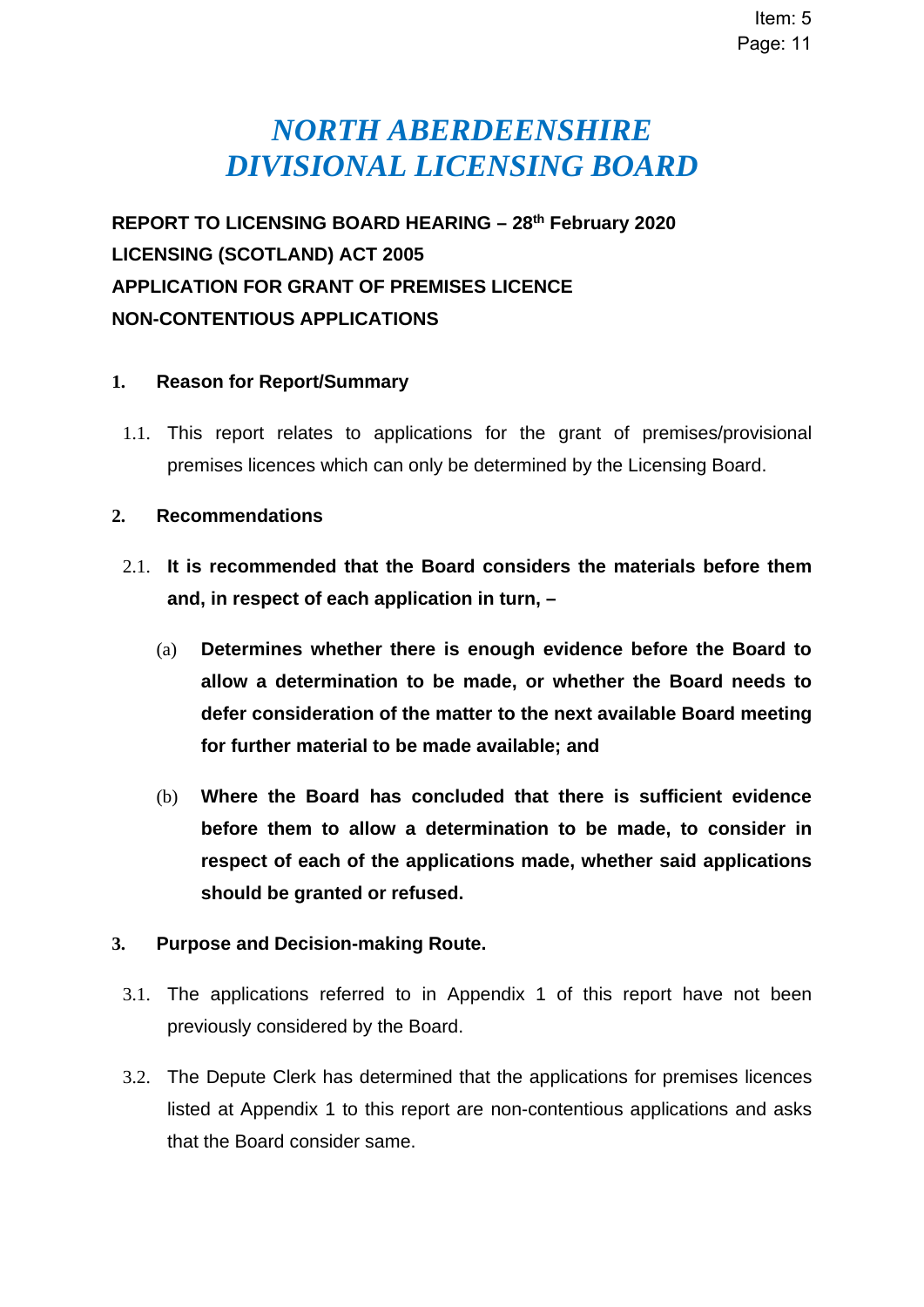3.3. Copies of the application forms, operating plans, risk assessments and layout plans will be available in the Council Chamber for perusal by Board Members on request.

## **4. Discussion**

## **Proposal**

- 4.1. In relation to each of the applications to be considered by the Board
	- (a) there are no valid objections to the application;
	- (b) the size and capacity of the premises, the general nature of the premises, and any entertainment to be provided on the premises are to be substantially the same as at the date of the application; and
	- (c) the hours sought in the Operating Plan are within the Licensing Board's general policy on Licensing Hours as set out in its Statement of Licensing Policy.
- 4.2. If granted, certain mandatory conditions listed in the Licensing (Scotland) Act 2005 will attach to premises licences. The conditions attaching will depend on the activities listed in the operating plans of the premises. The Depute Clerk has drawn up a generic list of the mandatory conditions to attach to all licences.
- 4.3. The Board indicated in its Policy Statement that local conditions would apply to premises licences in certain circumstances. The Depute Clerk has drawn up a generic list of the local conditions to attach to all licences. The Board approved revised local conditions at the Board which took effect from 1<sup>st</sup> November 2018.

# **Consultations**

4.4. The Depute Clerk examined the applications in detail and the Applicants then addressed any issues requiring to be addressed. Thereafter, the Depute Clerk forwarded the applications to the following persons or bodies as part of the consultation process: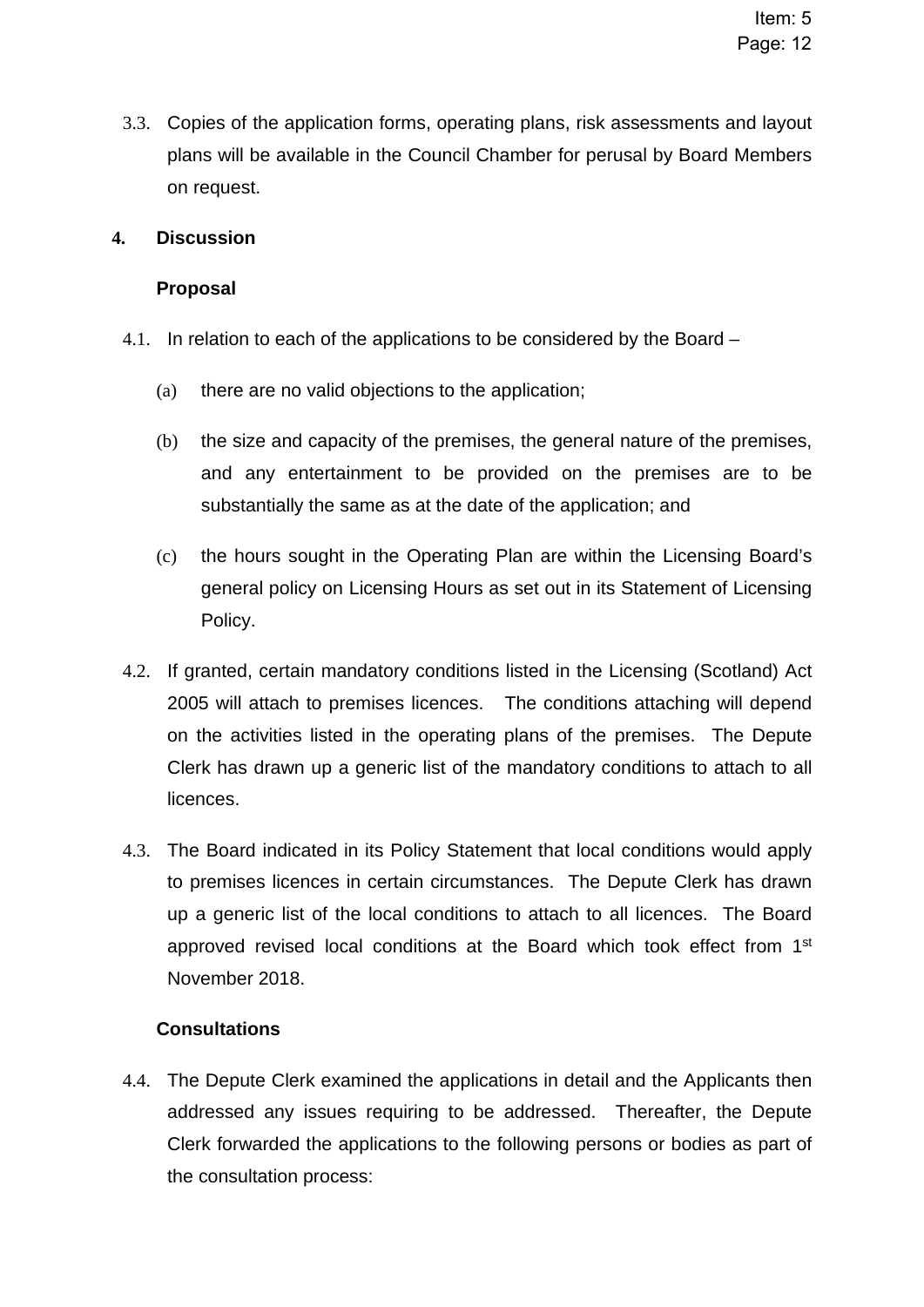- (a) Police Scotland;
- (b) Scottish Fire and Rescue Service;
- (c) The Environmental Health, Planning and Building Standards Services of Aberdeenshire Council;
- (d) The Licensing Standards Officer;
- (e) The appropriate Community Council;
- (f) Public Health; and
- (g) Neighbouring Occupiers.
- 4.5. At the same time as the applications were consulted on, the applicants required to display a site notice at the premises, in a location where it could be easily read by members of the public, advertising the fact that an application had been made. The Licensing Standards Officers checked to ensure the site notices had been appropriately displayed, and had been displayed for the correct time period, as part of their consultation exercise for each premises.
- 4.6. The applications were also advertised on the Council's website.

#### **Objections and Representations**

- 4.7. No objections were received in respect of these applications.
- 4.8. In some cases, the Licensing Standards Officers, Police Scotland and Building Standards Officers made representations. These were copied to the applicants who have made the appropriate amendments to their applications in order to satisfy the representations made.
- 4.9. The applicant will be present at the hearing to outline the purpose of the licence application to the Board.
- 4.10. Any applicant who has taken issue with the representations made will have their application considered at a full hearing of the Board, which will be the subject of a separate report.

#### **Implications**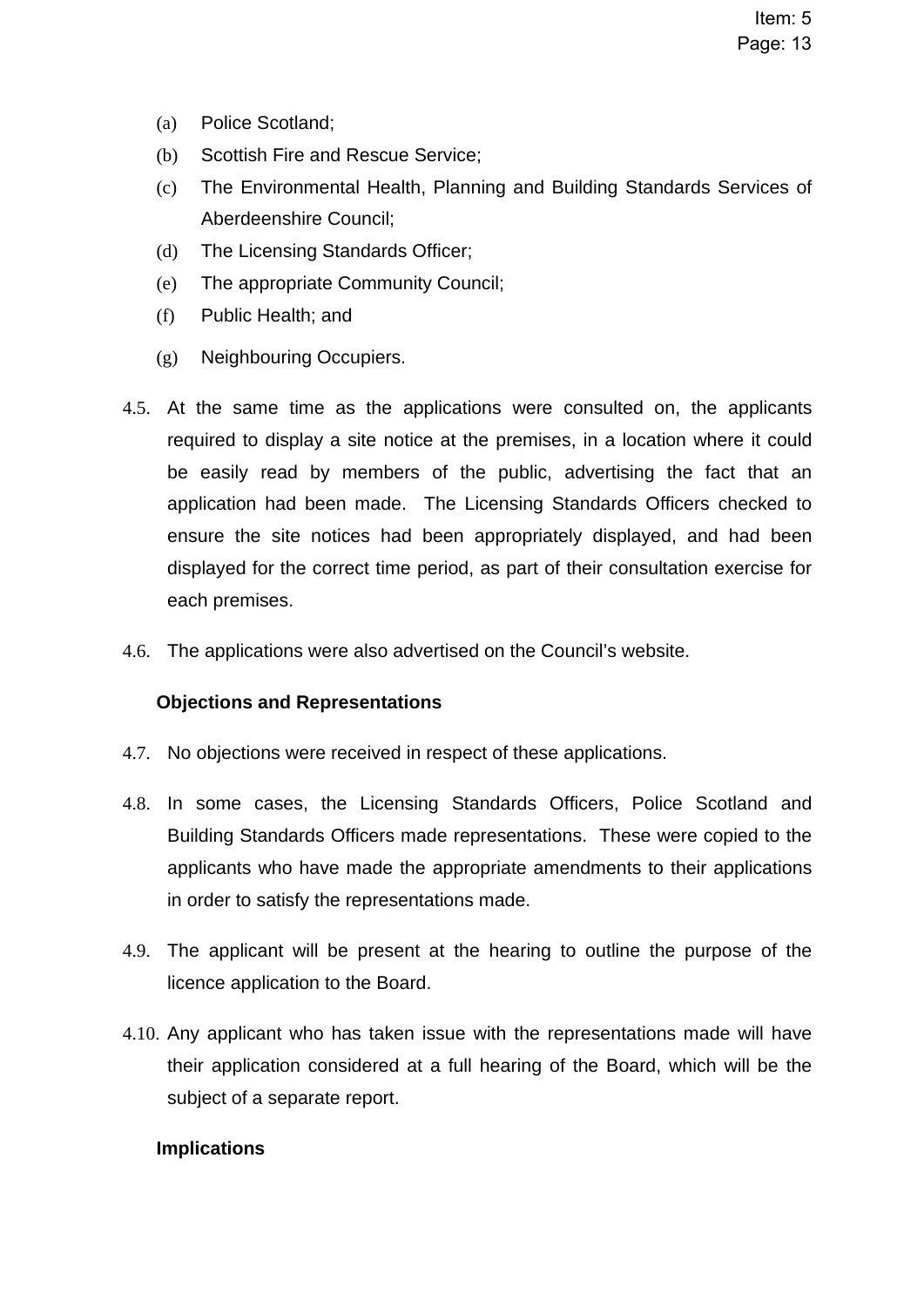4.11. If the Board determines that the licence should be granted, it will take effect from the date of grant and can be traded, where the application is for a full premises licence. Where a provisional premises licence is granted, the licence must be confirmed prior to the licence being able to be traded.

#### **Procedure**

- 4.12. Each application should be considered, in turn, on its own merits.
- 4.13. The applicants have been requested to attend the Board.
- 4.14. Letters advising of the requirement to attend included a copy of this report, the legal background and a copy of the Board's Procedures for Hearings and were issued to all parties.
- 4.15. Members should follow the procedure outlined on page 4 of the Board's Procedures for Hearings
- 4.16. Members' options in disposing of each application are:-
	- (a) To grant the application;
	- (b) Refuse the application;
	- (c) Grant subject to varied hours and/or additional conditions; or
	- (d) Determine that further evidence is required in which case the applications should be referred to the next available Board Meeting in order that the applicants may present their case in full or further information can be obtained in the interim.
- 4.17. When coming to a decision the Board must consider the evidence provided and the contents of the legal background to this report. Supplementary advice and information can be made available by Officers, if required.

#### **5. Priorities, Implications and Risk**

5.1. The applications listed at Appendix 1 have been deemed to meet the requirements of the Boards' current Statement of Licensing Policy.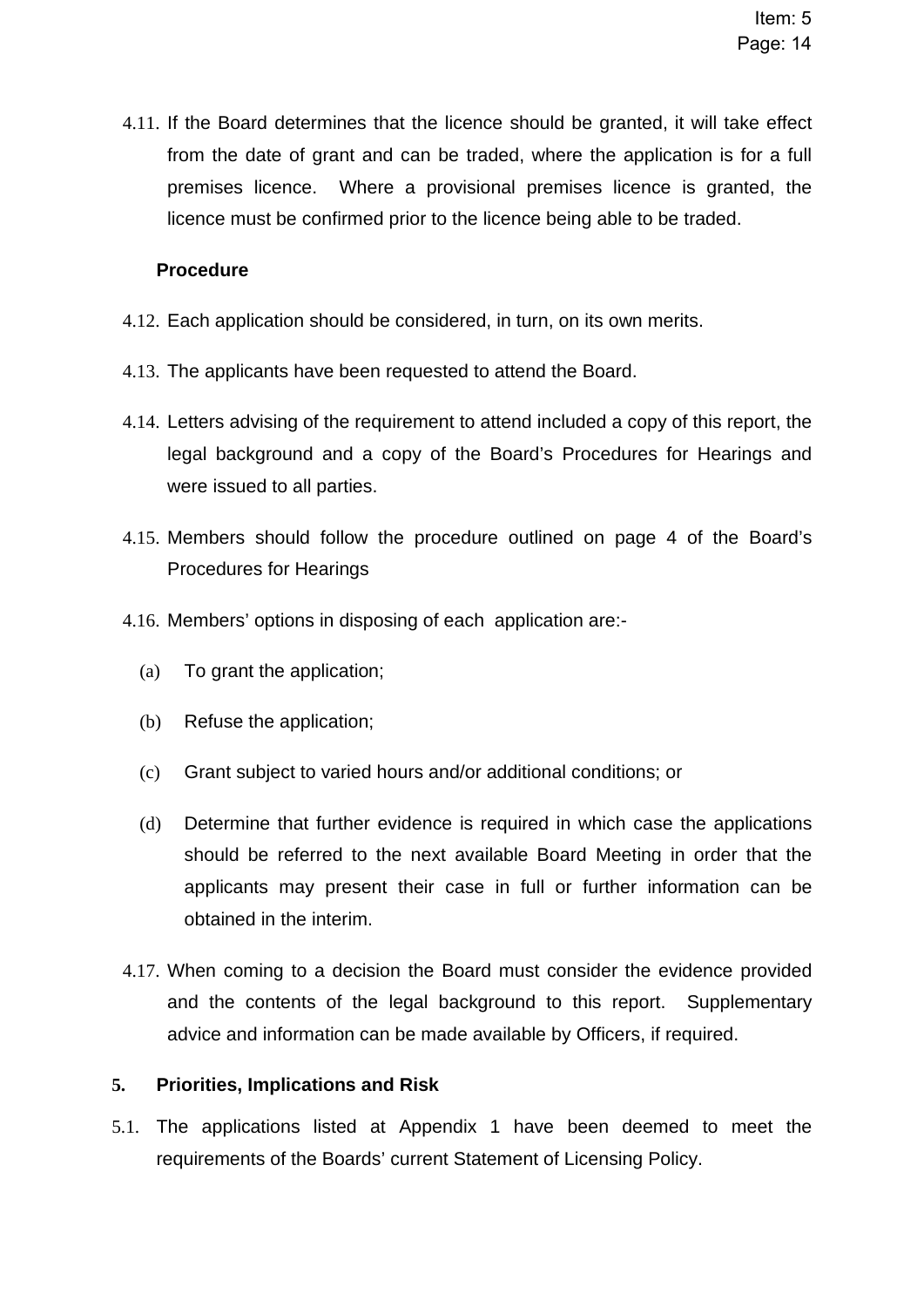5.2. The table below shows whether risks and implications apply if the recommendations are agreed:

| <b>Subject</b>         | <b>Yes</b> | <b>No</b> | N/A |
|------------------------|------------|-----------|-----|
| <b>Financial</b>       |            | X         |     |
| <b>Staffing</b>        |            | X         |     |
| <b>Equalities</b>      |            | X         |     |
| <b>Fairer Scotland</b> |            |           | X   |
| <b>Duty</b>            |            |           |     |
| <b>Town Centre</b>     |            | X         |     |
| <b>First</b>           |            |           |     |
| <b>Sustainability</b>  |            |           | X   |
| <b>Children and</b>    |            |           | X   |
| <b>Young People's</b>  |            |           |     |
| <b>Rights and</b>      |            |           |     |
| Wellbeing              |            |           |     |

#### **Table 1 Risks and Implications**

- 5.3. An Equality Impact Assessment is not needed in this case because the granting or refusing of the application will not have a differential impact on the protected characteristics of the applicant or any third parties.
- 5.4. There are no staffing and financial implications arising from this report.
- 5.5. There are no Risks identified in respect of this matter in terms of the Corporate and Directorate Risk Registers as the Board is considering the application as the Licensing Authority in a quasi-judicial role and must determine the application on its own merits in accordance with the legal tests set out in the relevant legislation.
- 5.6. The Town Centre Principle does not apply in respect of this matter as the Board is considering the application as Licensing Authority in a quasi-judicial role and must determine the application on its own merits in accordance with the legal tests set out in the relevant legislation

#### **6. Governance**

6.1. The Board can consider these applications in terms of paragraph 1.5 of the current Scheme of Delegation.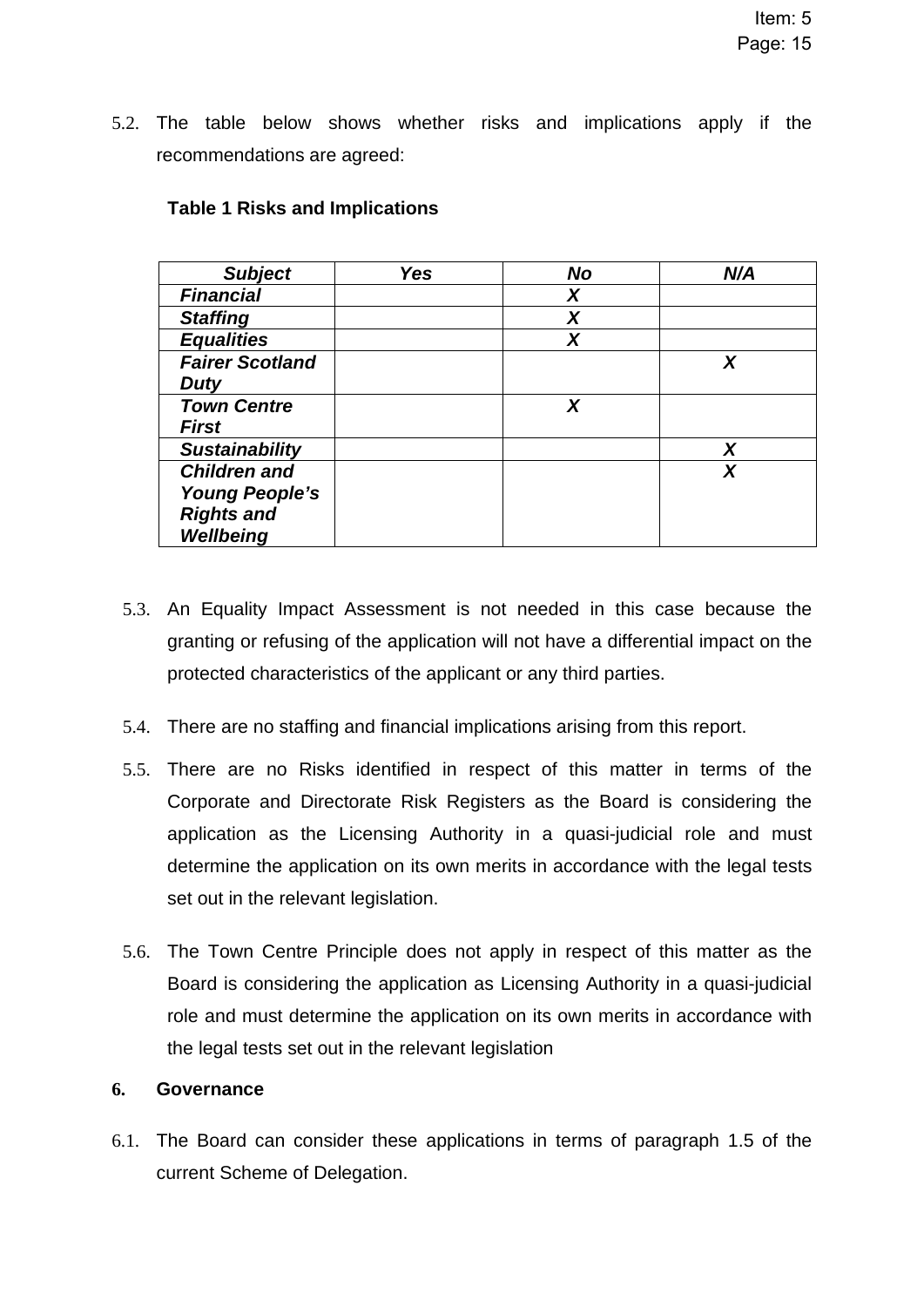Item: 5 Page: 16

**Karen Wiles Clerk to the Board** 

**Report Prepared by: Fiona M. Stewart, Senior Solicitor (Democratic Services), Depute Clerk to the Board Date: 13th February 2020** 

**Appendices** 

**Appendix 1 – Table of Applications to be considered**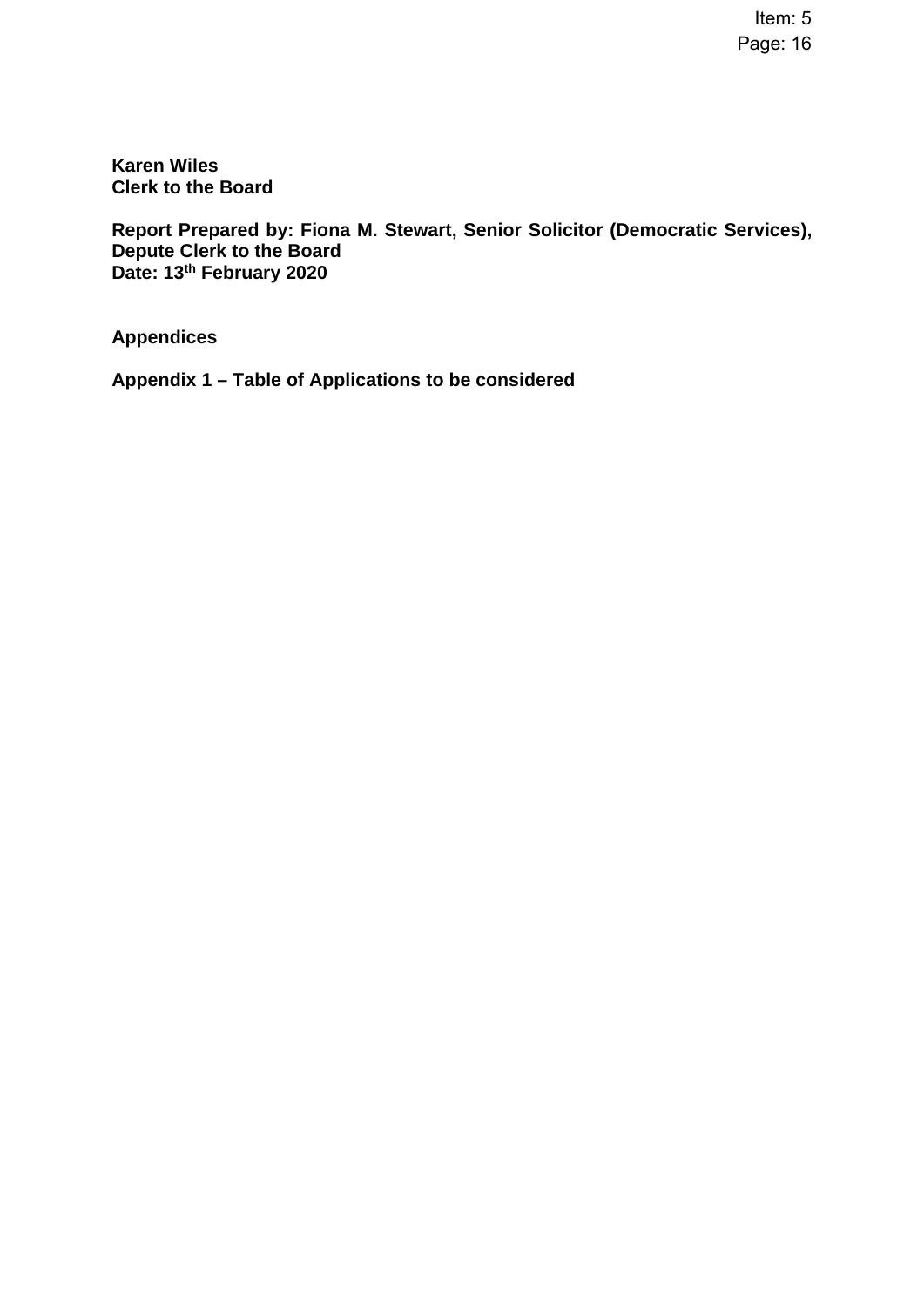# **APPENDIX 1**

| <b>Applicant</b>              | <b>Premises</b>                                                           | <b>Remarks (if any)</b>                                                                                                                                                                                                                                                                                                                                                                                                                                                                                                                                                                                                                                                                                                                                                                                                                         |  |
|-------------------------------|---------------------------------------------------------------------------|-------------------------------------------------------------------------------------------------------------------------------------------------------------------------------------------------------------------------------------------------------------------------------------------------------------------------------------------------------------------------------------------------------------------------------------------------------------------------------------------------------------------------------------------------------------------------------------------------------------------------------------------------------------------------------------------------------------------------------------------------------------------------------------------------------------------------------------------------|--|
| 1. Stephen<br><b>Tokelove</b> | 95 Main Street<br>Gardenstown<br>AB45 3YP                                 | <b>PROVISIONAL PREMISES LICENCE</b><br>The applicant is seeking to operate a retails shop, convenience<br>store with one entrance from Main Street, selling tinned, fresh<br>and frozen goods. The business will include off sales of beer,<br>wine and spirits.<br>The applicant is seeking to operate $10 - 2200$ Monday -<br>Saturday and $12.00 - 2200$ Sunday.<br>The Fire Service made standard representations which do not<br>affect the processing of the application.<br>The Licensing Standards Officer noted that home deliveries<br>would form part of the business and asked the applicant to<br>clarify whether such deliveries would involve alcohol.<br><b>The</b><br>applicant confirmed that alcohol would NOT be included in<br>The Licensing Standards Officer subsequently<br>deliveries.<br>withdrew her representation. |  |
| 2. Kessock                    | Victoria                                                                  | <b>PROVISIONAL PREMISES LICENCE</b>                                                                                                                                                                                                                                                                                                                                                                                                                                                                                                                                                                                                                                                                                                                                                                                                             |  |
| Service<br>Station<br>Ltd     | <b>Service Station</b><br><b>Boyndie Road</b><br>Banff<br><b>AB45 2JD</b> | The applicant operates a service station forecourt shop selling<br>fuel, groceries, cash back facilities, hot and cold food &<br>ancillary take away, car accessories, parcel collection and<br>other similar goods.                                                                                                                                                                                                                                                                                                                                                                                                                                                                                                                                                                                                                            |  |
|                               |                                                                           | The applicant is seeking to operate $10.00 - 22.007$ days a<br>week                                                                                                                                                                                                                                                                                                                                                                                                                                                                                                                                                                                                                                                                                                                                                                             |  |
|                               |                                                                           | The Board accepted the application as competent in terms of<br>Section 123(5) of the Act at their December Board                                                                                                                                                                                                                                                                                                                                                                                                                                                                                                                                                                                                                                                                                                                                |  |
|                               |                                                                           | The Fire Service made standard representations which do not<br>affect the processing of the application.                                                                                                                                                                                                                                                                                                                                                                                                                                                                                                                                                                                                                                                                                                                                        |  |
|                               |                                                                           | The Licensing Standards Officer made the following<br>representations                                                                                                                                                                                                                                                                                                                                                                                                                                                                                                                                                                                                                                                                                                                                                                           |  |
|                               |                                                                           | S50 certificate from Planning Services required<br>Requirement in terms of local condition $6 -$ all alcohol<br>not on display within the premises must be kept within<br>a designated lock-fast store on the premises and<br>shown on the layout plan attached to the premises<br>licence. Nothing specifically marked on the layout<br>plan.<br>Premises are open outwith core hours from 6am -<br>request that reference is made to this effect in other<br>activities at 5(f) of the operating plan.                                                                                                                                                                                                                                                                                                                                        |  |
|                               |                                                                           | S 50 certificate from Planning lodged Monday 10 <sup>th</sup> February<br>2020                                                                                                                                                                                                                                                                                                                                                                                                                                                                                                                                                                                                                                                                                                                                                                  |  |
|                               |                                                                           | Grant of application is subject to receipt of an amended<br>layout plan showing a designated lock fast alcohol store<br>on the premises                                                                                                                                                                                                                                                                                                                                                                                                                                                                                                                                                                                                                                                                                                         |  |
|                               |                                                                           | Applicant has authorised additional wording to Section 5(f) of<br>the operating plan to reflect the premises operate outwith core<br>hours for sale of goods other than alcohol from 6am                                                                                                                                                                                                                                                                                                                                                                                                                                                                                                                                                                                                                                                        |  |